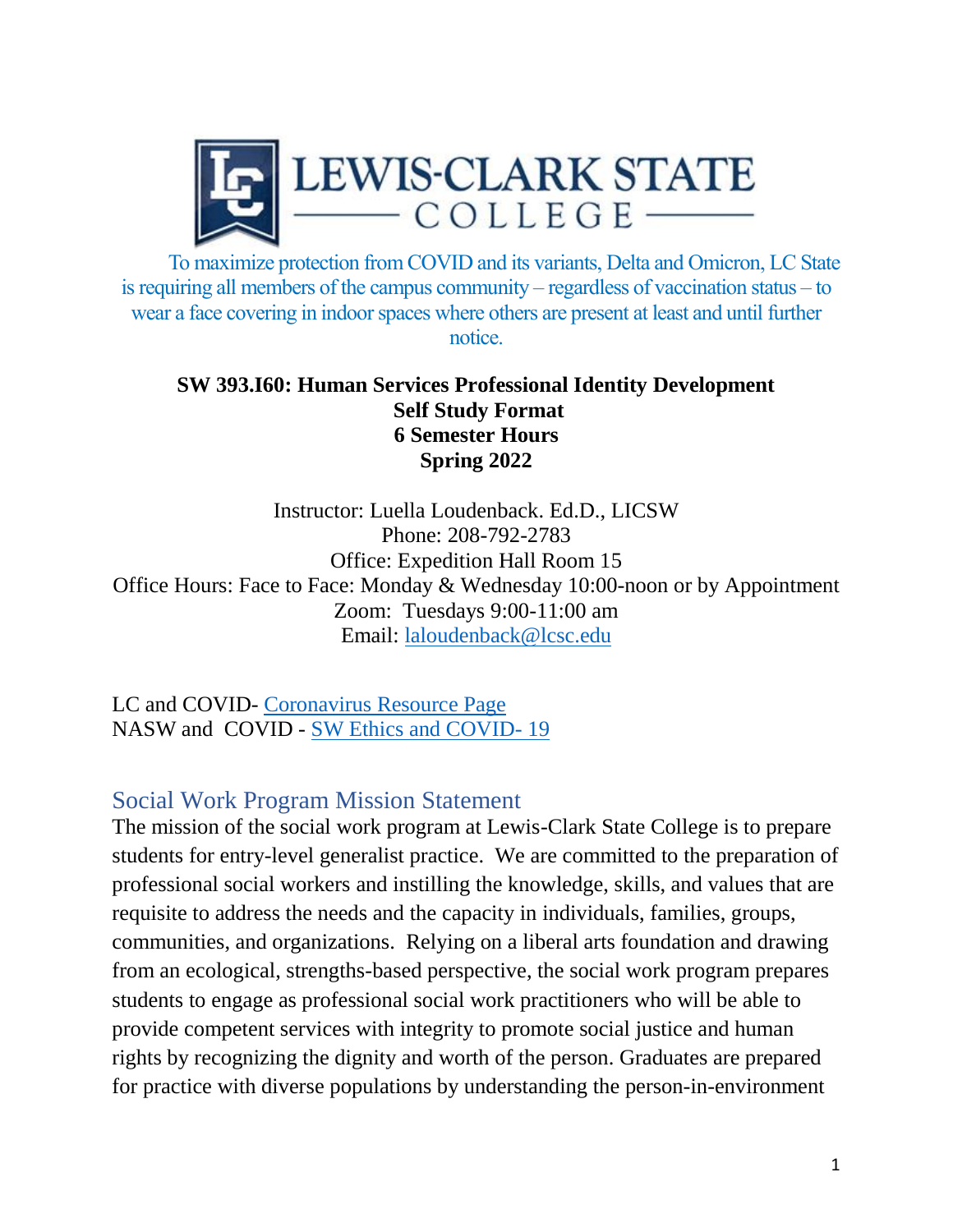influence on identity development and relationships. Through courses, internships, and student activities, the program aims to foster in its students a celebration of differences among people and a belief that respecting these differences enriches the quality of life for all. Graduates will practice from a set of ethical principles inherent in the social work profession, including the recognition that professional development is a life-long learning process. Finally, our program is dedicated to the support of non-traditional age, rural, and lower income students. The program is also devoted to providing students the opportunity to engage in meaningful research projects in the community in which they live by conducting program evaluations and needs assessments through our research sequence, which culminates in a public symposium. [see [LCSC Social Work Program](file:///C:/Users/laloudenback/Desktop/LCSC%20Social%20Work%20Program) ] (Full URL https://www.lcsc.edu/social-sciences/social-work/lewiston-program).

# SOCIAL and ECONOMICAL JUSTICE

# Lewis-Clark State College's Statement of Inclusion

Regardless of race, color, age, sex, religion, national origin, disability, veteran status, or sexual orientation, you will be treated and respected as a human being. These guidelines are consent with the NASW Code of Ethics, social workers should strive to:

- Eliminate personal and institutional discrimination,
- Ensure access to needed resources and opportunities for all persons,
- Expand options and opportunities for everyone, but especially for persons who are disadvantaged or disenfranchised,
- Respect cultural diversity in society,
- Advocate changes that improve social conditions and promote social justice,
- Encourage participation in the democratic process, and encourage people to develop their own voice.
- *Please visit web page for more information on LC State's commitment to diversity home page see:* [LCSC Diversity](https://www.lcsc.edu/diversity) https://www.lcsc.edu/diversity)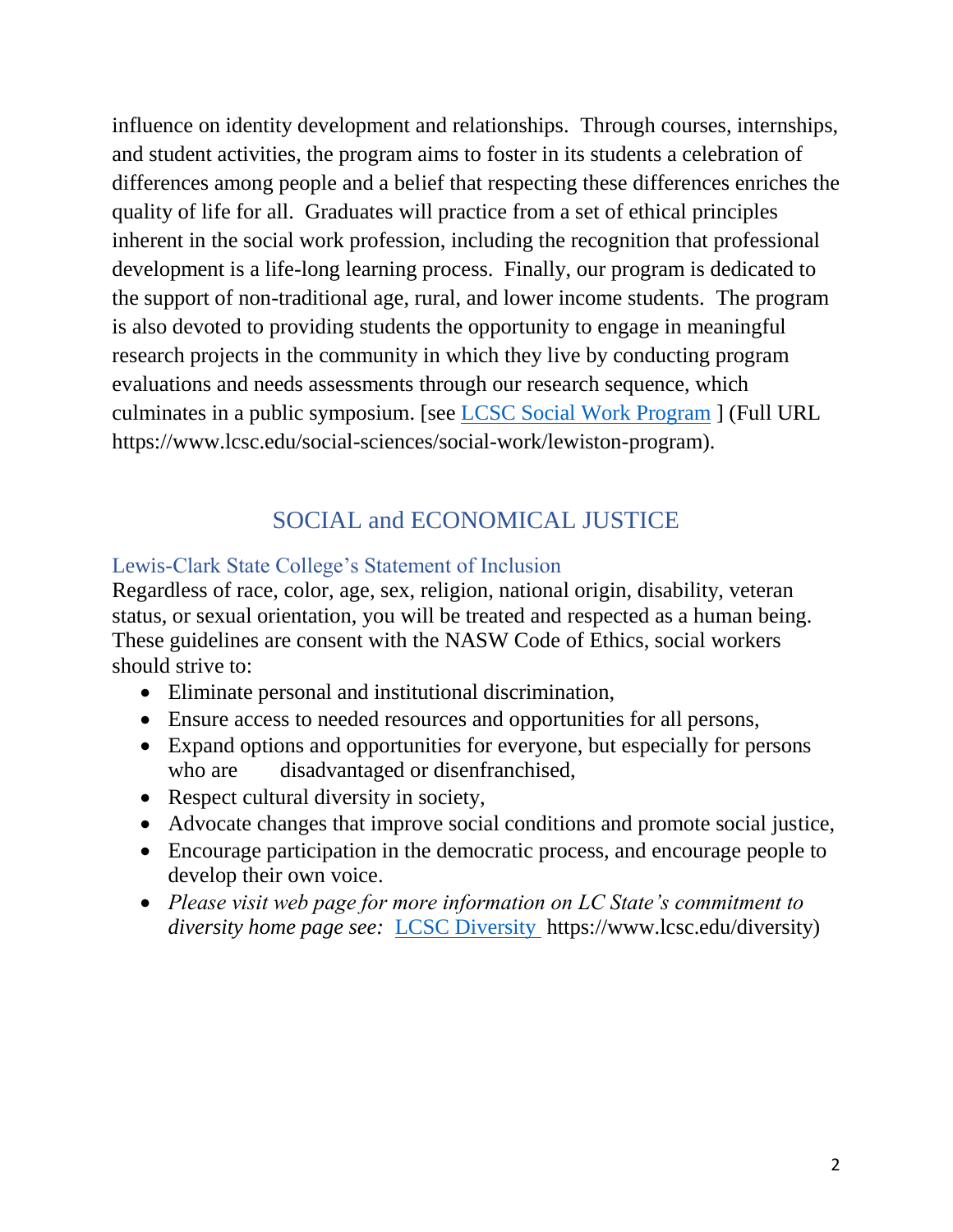#### Course Introduction and Overview

All social work programming is informed by public policy. This course is essential to the professional social worker. Students will begin to develop competency in the analysis of social welfare policy as it related to the historical context of social welfare, social problems and the profession of social work. Students will be introduced to the intersection of variables that influence policy and informs change in the contemporary social construct.

#### Course Description

This course explores the development, formulation, implementation and effects of social policy on institutions and society. Social policy formation, decision-making, analysis, and their intentional and unintentional impact on society are examined through the utilization of both historic and scientific public policy frames. Students will apply the critical policy analysis model in the analysis of an existing state or federal policy. A preview of present and future trends will be introduced and critically analyzed. Prerequisites: **There are no prerequisites for this course, however SW 320 is highly recommended**

# Purpose of The Course in The Curriculum

The purpose of this course is to create opportunity for service learning in the context of social work theory and skill application as a mechanism for student to develop professional social work identity.

## EPAS competencies and practice behaviors (expected learning outcomes) met in course

The Council on Social Work Education sets educational standards for all accredited social work programs. The 2015 Educational and Policy Accreditation Standard (EPAS) established 9 Core competencies and 29 Practice Behaviors that social work students are expected to meet upon graduation from an accredited BSW Program. During this course, the student will become more competent in the following educational standards:

## 2015 Social Work Competencies

- Competency 1: Demonstrate Ethical and Professional Behavior. Social Workers:
	- make ethical decisions by applying the standards of the NASW Code of Ethics, relevant laws and regulations, models for ethical decisionmaking, ethical conduct of research, and additional codes of ethics as appropriate to context (1.1);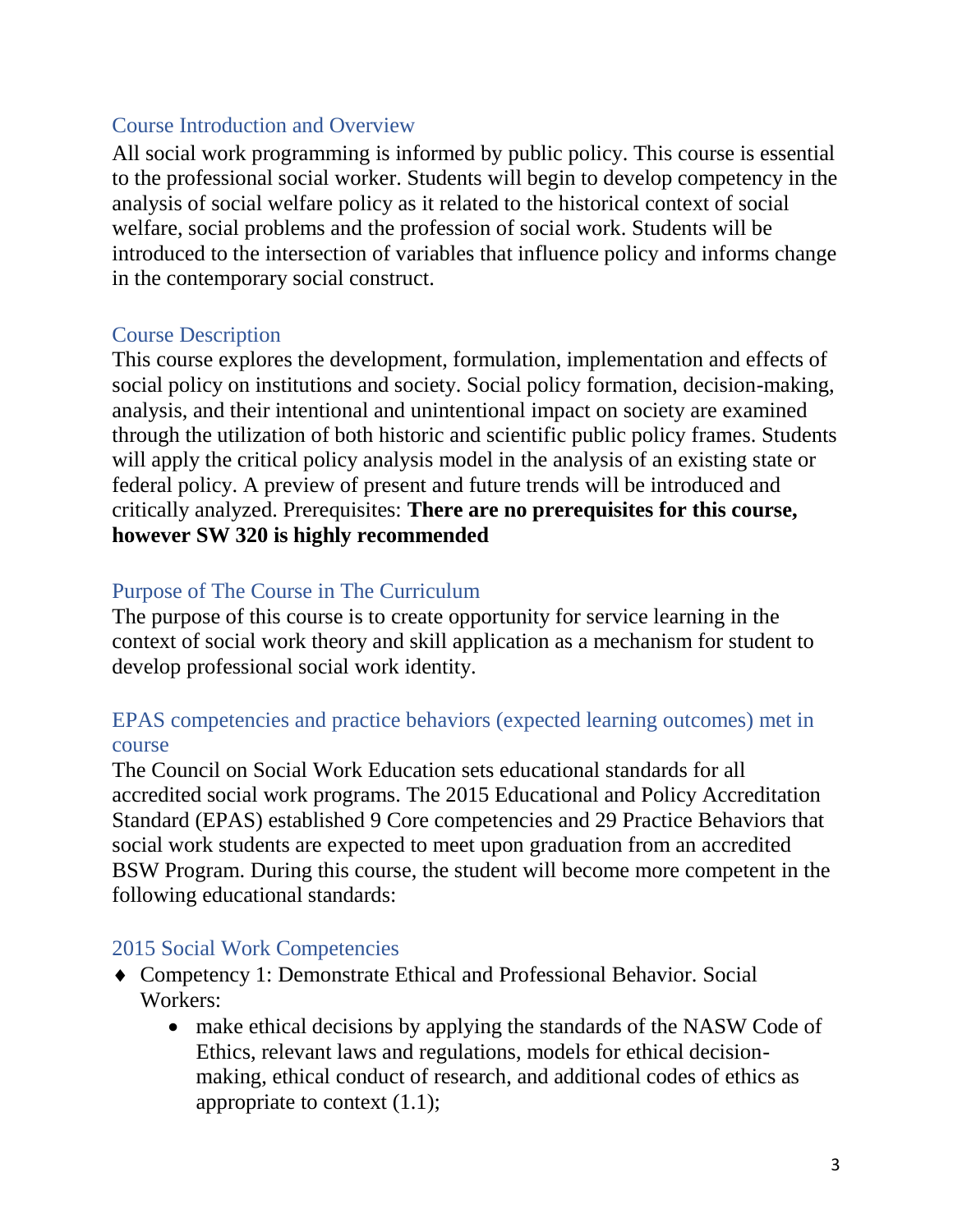- use reflections and self-regulation to manage personal values and maintain professionalism in practice situations (1.2);
- demonstrate professional demeanor in behavior; appearance; and oral, written, and electronic communication  $(1.3)$ ;
- use technology ethically and appropriately to facilitate practice outcomes (1.4); and
- use supervision and consultation to guide professional judgment and behavior (1.5).
- Competency 2: Engage Diversity and Difference in practice. Social Workers:
	- apply and communicate understanding of the importance of diversity and difference in shaping life experiences in practice at the micro, mezzo, and macro levels  $(2.1)$ ;
	- present themselves as learners and engage clients and constituencies as expert of their own experiences (2.2); and
	- apply self-awareness and self-regulation to manage the influence of personal biases and values in working with diverse clients and constituencies (2.3).
- Competency 3: Advance Human Rights and Social, Economic, and Environmental Justice. Social workers:
	- apply their understanding of social, economic, and environmental justice to advocate for human rights at the individual and system levels (3.1).
- Competency 4: Engage in Practice-informed Research and Research-informed Practice. Social workers:
	- use practice experience and theory to inform scientific inquiry and research (4.1);
	- apply critical thinking to engage in analysis of quantitative and qualitative research methods and research findings (4.2); and
	- use and translate research evidence to inform and improve practice, policy, and service delivery (4.3).
- Competency 6: Engage with Individuals, Families, Groups, Organizations, and Communities. Social workers:
	- apply knowledge of human behavior and the social environment, personin- environment, and other multidisciplinary theoretical frameworks to engage with clients and constituencies (6.1); and
	- use empathy, reflection, and interpersonal skills to effectively engage diverse clients and constituencies (6.2).
- Competency 7: Assess Individuals, Families, Groups, Organizations, and Communities. Social workers: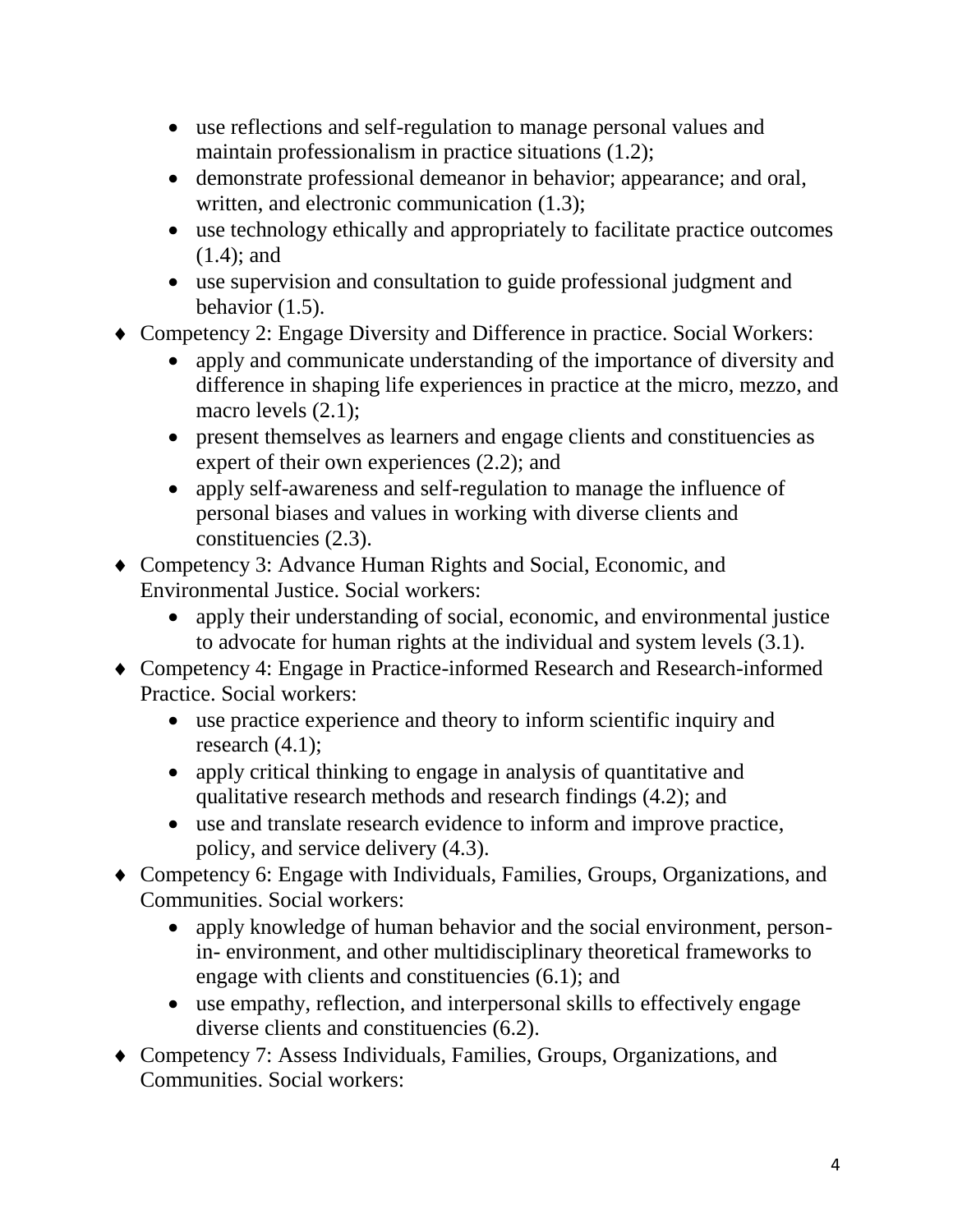- collect and organize data, and apply critical thinking to interpret information from clients and constituencies 7.1);
- apply knowledge of human behavior and the social environment, personin- environment, and other multidisciplinary theoretical frameworks in the analysis of assessment data from clients and constituencies (7.2);
- develop mutually agreed-on intervention goals and objectives based on the critical assessment of strengths, needs, and challenges within clients and constituencies (7.3); and
- select appropriate intervention strategies based on the assessment, research knowledge, and values and preferences of clients and constituencies (7.4).
- Competency 8: Intervene with Individuals, Families, Groups, Organizations, and Communities. Social workers:
	- apply knowledge of human behavior and the social environment, personin- environment, and other multidisciplinary theoretical frameworks in interventions with clients and constituencies (8.1);
	- use inter-professional collaboration as appropriate to achieve beneficial practice outcomes (8.2);
- Competency 9: Evaluate Practice with Individuals, Families, Groups, Organizations, and Communities. Social workers:
	- select and use appropriate methods for evaluation of outcomes  $(9.1)$ ;
	- apply knowledge of human behavior and the social environment, personin environment, and other multidisciplinary theoretical frameworks in the evaluation of outcomes (9.2);
	- critically analyze, monitor, and evaluate intervention and program processes and outcomes (9.3); and
	- apply evaluation findings to improve practice effectiveness at the micro, mezzo, and macro levels (9.4).

# Course Modality

This course will be presented in a fully self-study format. Student lead learning will align with professional responsibilities. Assigned readings and topics for writing assignments are posted in Canvas.

# Accessibility

In compliance with the Americans with Disabilities Act of 1990 and Section 504/508 of the Rehabilitation Act of 1973, Lewis-Clark State College provides accommodations to eligible students who experience barriers in the educational setting due to learning, emotional / mental, physical, visual, or hearing limitations.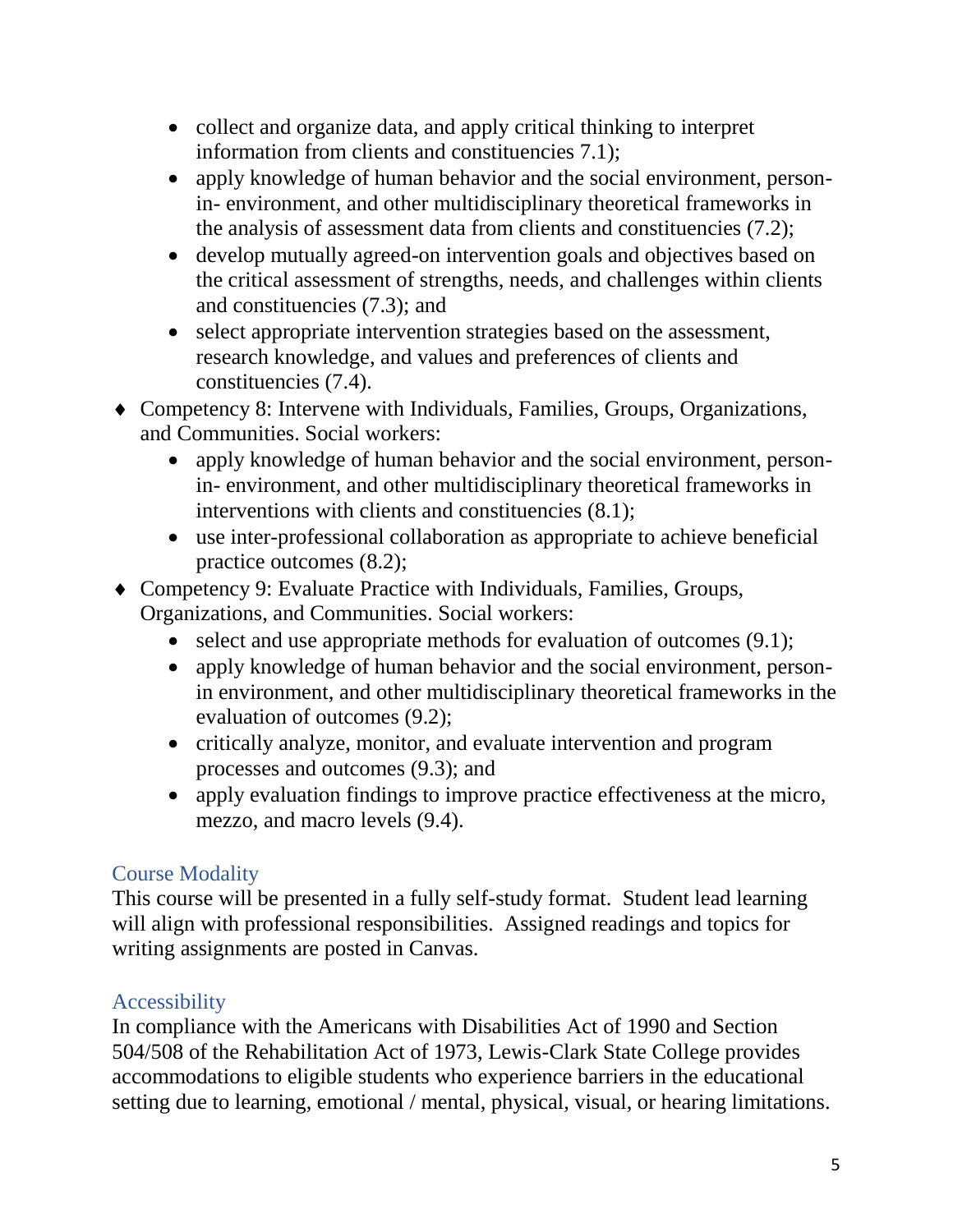Students with an access limiting condition seeking an academic accommodation must contact the LCSC Accessibility Services office. The office is located on the LCSC campus in the Library, Room 161. Call (208) 792-2677 for more information about the process for accommodation. The Accessibility Services Coordinator will inform faculty of specific classroom and course accommodations consistent with ADA guidelines. Please inform the instructor during the first week of class regarding any reasonable accommodations you require to successfully complete this course. Students requesting accommodations must contact the Center for Educational Access at the beginning of each semester. For more information here is the link: [LCSC Accessibility Services](http://www.lcsc.edu/disability-services/)**,** the full link [http://www.lcsc.edu/disability-services/.](http://www.lcsc.edu/disability-services/)

#### Professional Behaviors

Student(s) is/are expected to behave in a professional manner in as much as it is expected that student communicate with instructor with any issues, challenges or concerns. In a professional program should conduct themselves as professionals in relation to the class assignments. Communication , responses, and writing assignments are expected to be respectful, without critical judgment and thoughtful. It is important to appreciate that we all have our own individuals' attitudes values and beliefs. Frequent lateness or other unprofessional class conduct is likely to result in a lowered grade. Students are also evaluated on their personal and professional behavior or conduct in this class as described in the Student Handbook. Please refer to the Handbook for further clarification.

#### Shared Client and Agency Information

In the classroom, students and professors will occasionally discuss clients and agencies. In these discussions, it is expected that information about clients and agencies should be disguised or eliminated, if clients could be identified, that this information is to be held in confidence, within the bounds of the Code of Ethics. You must disguise the identity of clients in written assignments including changing the name of the client.

## Confidentiality During Groupwork

Personal, and sometimes confidential information will be shared. As in real interactions within an agency, this information must remain confidential unless the individual gives consent to have the information shared. Information shared during practice sessions will remain confidential unless there is a threat to self or other safety concerns arise. The instructor will monitor sessions carefully and meet with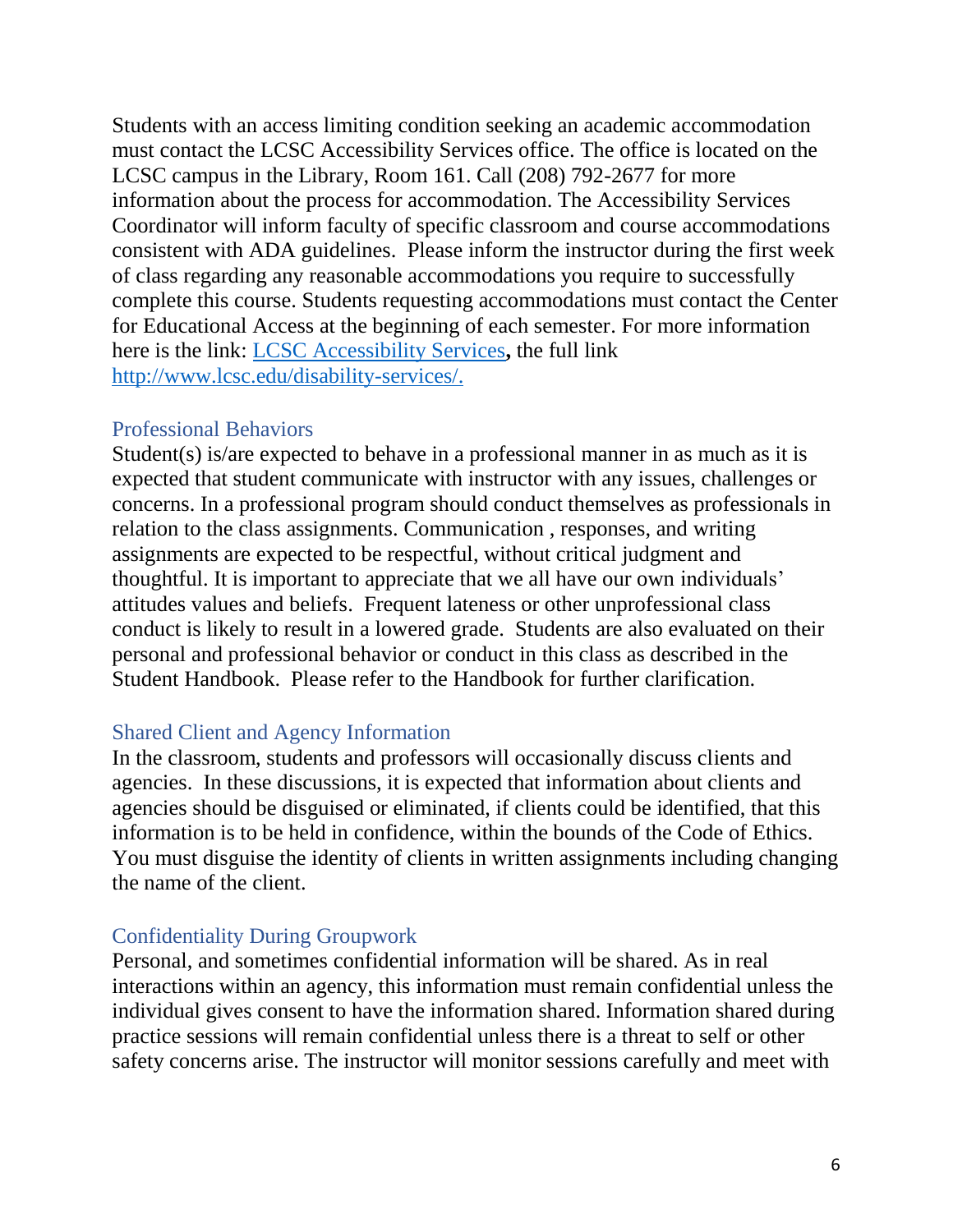a student for discussion should any concerns arise. Breaches of confidentiality are taken very seriously and can potentially result in a failing grade for the class.

# LCSC Learning platform

You will find all of the course information and support for Canvas in the dashboard for the course. The Dashboard will contain the syllabus, class schedule, and weekly modules for learning and supplemental content. In Canvas in the assignments, you will find the assignment guidelines and expectations for writing, any templates and rubrics for the assignment.

# Policy Regarding Incompletes

Students are expected to complete all work before the final session of the class. Incompletes are not granted automatically. A grade of "I" may be assigned only in cases of illness, accident, or another catastrophic occurrence beyond the student's control. It is the responsibility of the student to request an Incomplete prior to the end of the term. All work must be completed by the deadline specified by the instructor. Students who fail to complete the required work by the date assigned by the instructor will be assigned a grade of "F". Instructors submit the deadline to the Registrar at the time "final grades" are due for the current semester.

# Academic Honesty and Plagiarism

Part of the mission of Lewis-Clark State is to require students to be ethical. Students share with the faculty the responsibility for academic honesty and integrity. The College expects its students to do their own academic work. In addition, it expects active participation and equitable contributions of students involved in group assignments. Violation of this intent, in whole or part, could result in an "F" grade for the course. The following acts of academic dishonesty are not acceptable:

- Cheating: using or attempting to use unauthorized materials, information, or study aids in any academic exercise (e.g., an exam).
- Fabrication: unauthorized falsification or invention of any information or citation in an academic exercise (e.g., a paper reference).
- Plagiarism: representing the words or ideas of another as one's own in any academic exercise (e.g., failing to cite references appropriately or taking verbatim from another source).
- Facilitating academic dishonesty: helping or attempting to help another to commit academic dishonesty (e.g., allowing another to copy from your test or use your work).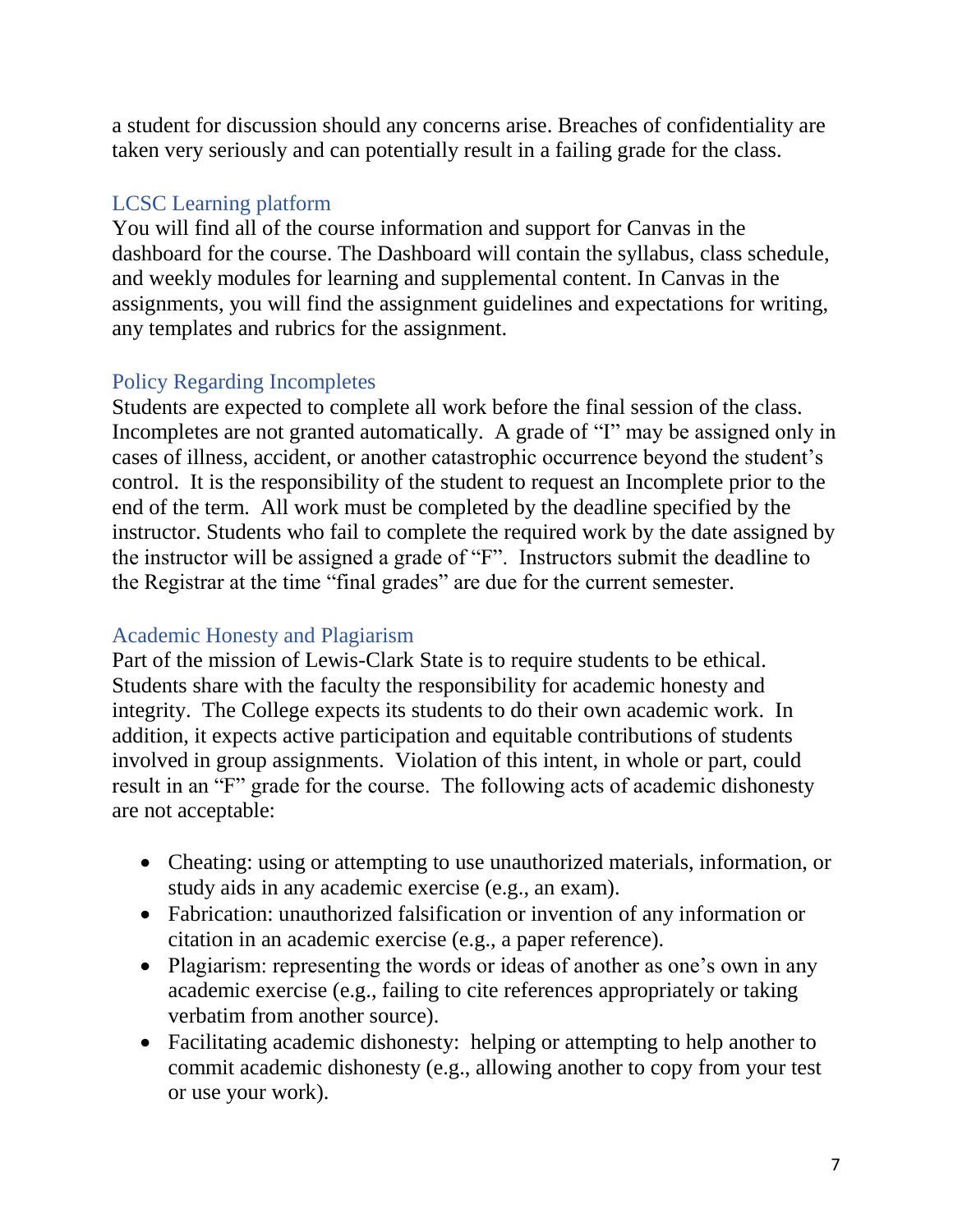#### **In addition to action by the professor, incidents may be reported to the Vice President of Student Affairs.**

#### Professional Writing Standards

All printed work submitted to this instructor should be prepared at a college standard of professional editing in accordance with the Publication Manual of the American Psychological Association (7th Ed.). Therefore, allow sufficient preparation time for proofreading and correction of typos, misspellings, and grammatical errors.

The reason for this expectation is that professionals are often judged based upon the quality of their written work. Carelessness in spelling and editing suggests that there will also be mistakes in the substance of the work. Therefore, written work, which has misspellings and other editing problems, will be graded down on this basis alone.

Note: If you need help with your writing skills, the Writing Center (208-792-2433) may be able to assist you in improving them. The efforts you make will help you with your courses at LCSC as well as throughout your professional career because you will continue to be judged by other professionals on the basis of your written work.

#### Technology and Cellular Telephone Policy

The minimum technology expectation is that you have access to internet access and possess or have access to the equipment necessary to engage and participate in the course work for the class. In the event that there is the need for telecommunication, unless you need your cellular telephone for Zoom access, you will be expected to avoid using telephones during zoom or interactive meetings.

#### Late Papers

The assignment schedule is situated for your information and course and assignment work planning, this is intentional to encourage you to get started as soon as possible in your work so as to minimize the risk of late papers. In that context, you should know if your work is progressing or if for some reason you are unable to make the deadline. Thus, it is important that students communicate to professor if extra time is needed. You must communicate with your professor at least 48 hours in advance of the submission deadline. Requests for extensions should be submitted in writing via e-mail with a plan and or date of completion.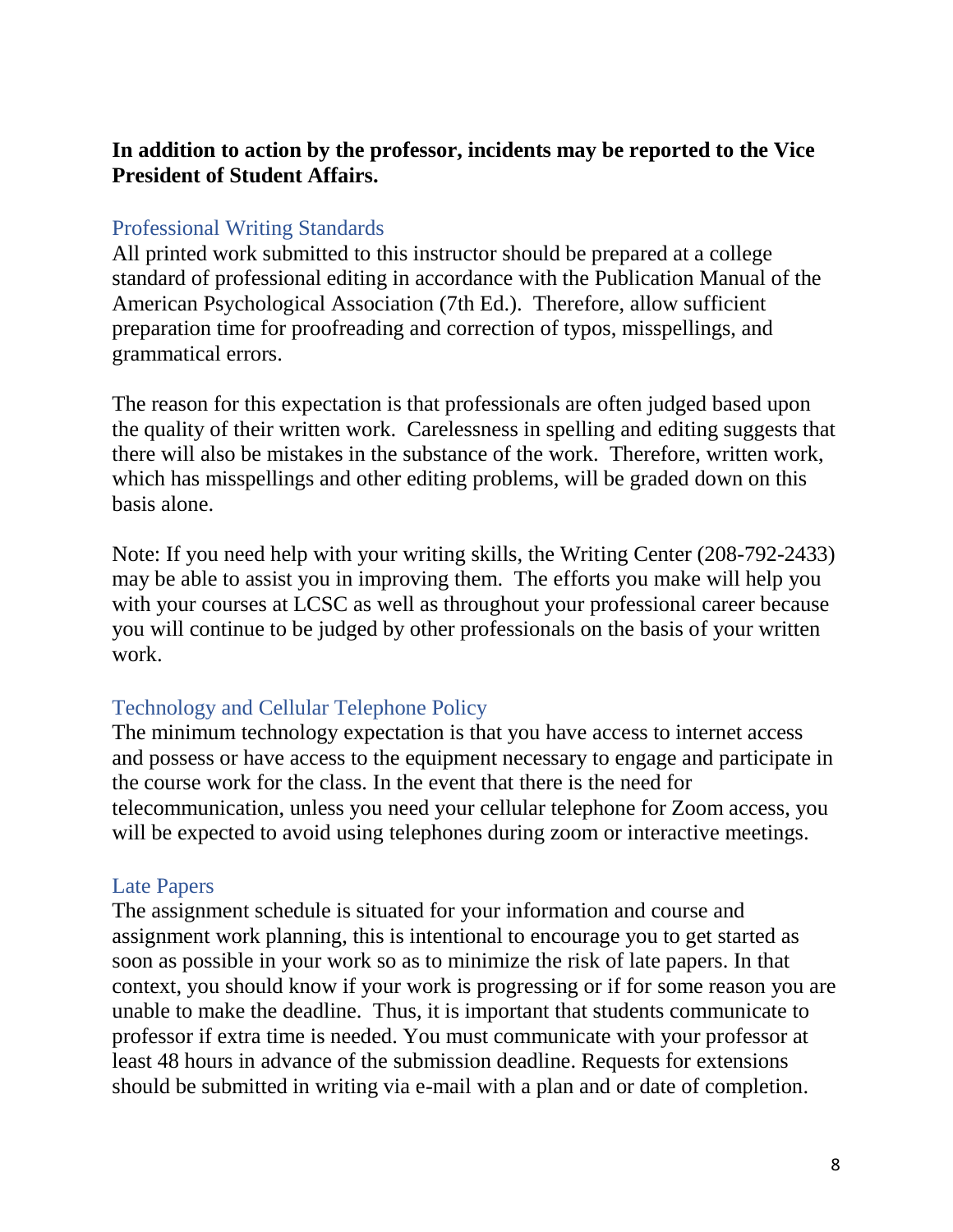Submitting a request for an extension does not guarantee an extension. I will review each request on a case by case basis. Requests for extensions should only be made in extenuating circumstances. All assignments must be completed in order to pass this course. Reduction is point value may apply for late work.

#### Rewriting Assignments

Each written assignment is expected to be written in such a way that it will meet a minimum criterion for the assessment of students critical thinking related to course and concept understanding, theoretical application and writing skills. Draft for review will be accepted if student(s) need, otherwise there will be no rewrites in this class. Students are invited and encouraged to reach out with questions regarding the assignments.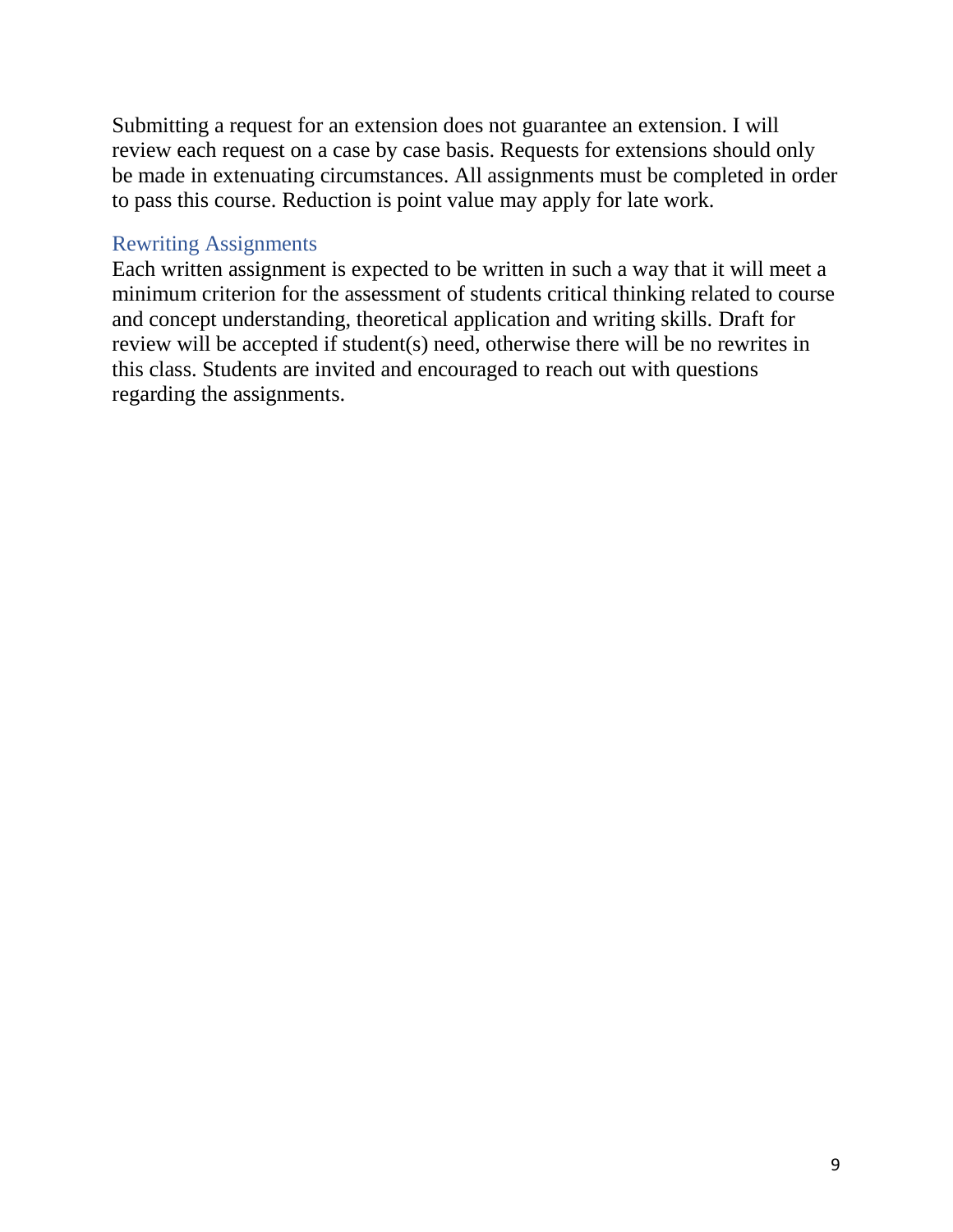#### Quizzes/Tests and Final Exam

There will be no formal testing in this course, student assessment will be directly from written work.

#### Incompletes

Students are expected to complete all work before the final session of the class. Incompletes are not granted automatically. A grade of "I" may be assigned only in cases of illness, accident, or other catastrophic occurrences beyond the student's control. In order to be eligible to request an incomplete, the student must have completed up to 80% of the assignment course work. It is the responsibility of the student to request an incomplete grade from the instructor before the end of the term. All work must be completed by the deadline specified by the instructor; otherwise the required work will be receiving a grade of "F."

#### Challenging a Grade

Students who wish to challenge a grade must do so in writing within one week of receiving a grade. I will consider your request and determine whether to review your grade. If I choose to review your grade, I will review your assignment in full and may adjust your grade up or down.

#### **GPA**

Social work majors must achieve a B- or better in this required social work course. In the event that a student does not achieve a B- or better in this course, he/she/they will be required to retake it. Additionally, students must maintain an overall GPA of 2.5 in LCSC and transfer credits and a 2.7 cumulative GPA in all social work courses.

#### Attendance and Participation

Students in a professional program should conduct themselves as professionals in relation to the class session and assignments. Students are expected to engage in all discussion boards and any group work. This is a core social work class and involves a great deal of effort and work. Students are also expected to participate accordingly. You will not be able to make-up missed participation in discussion boards. More than 4 absence will result in a whole grade reduction. Even excused absences count as an absence. Attendance in this course is required. Social Work Program Attendance Policy Found in Social Work Handbook [LCSC Student Handbook](file:///C:/Users/laloudenback/Desktop/LCSC%20Student%20Handbook)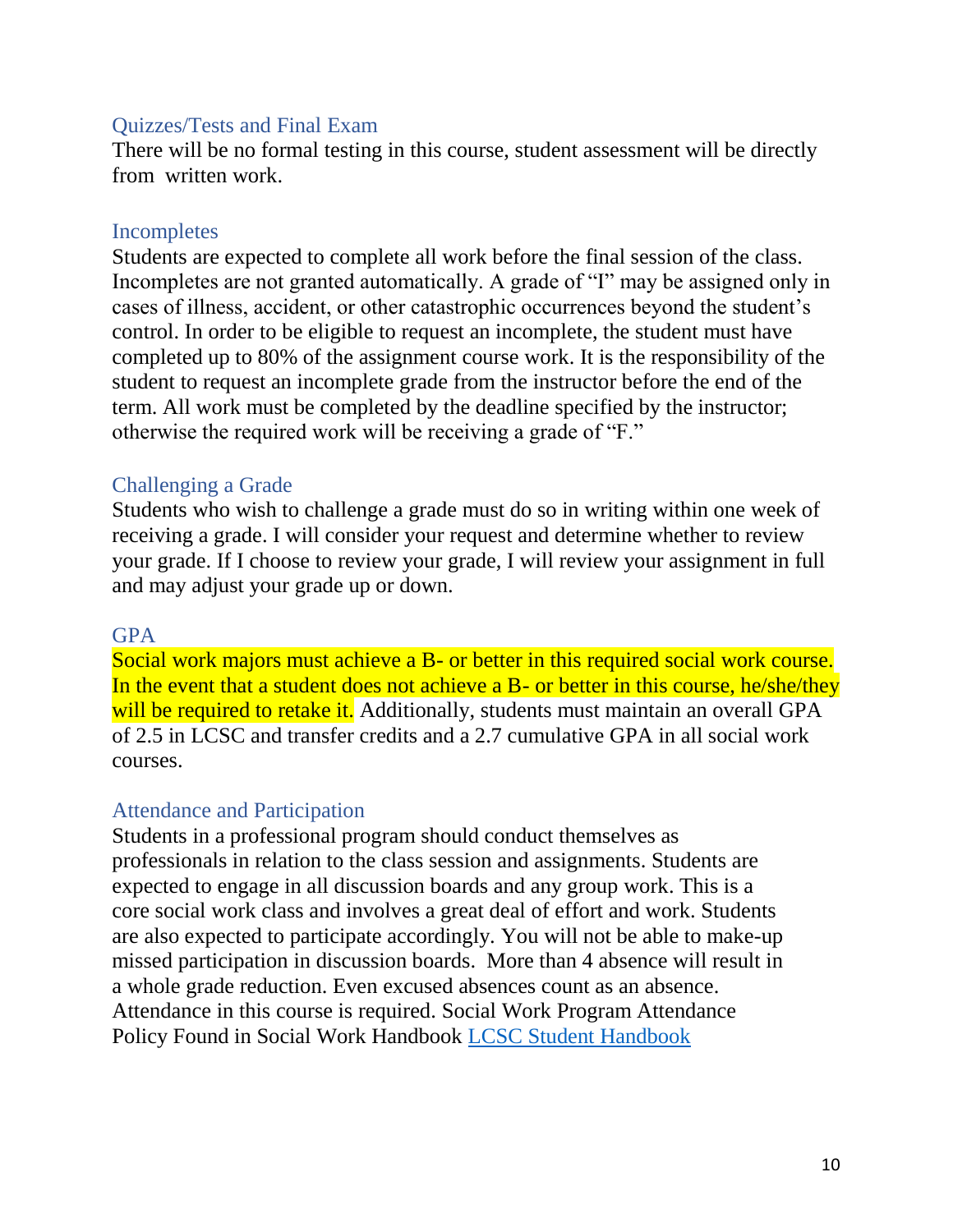It is not acceptable to be late for classes except in unusual circumstances. Students are also evaluated on their personal and professional behavior or conduct in class as described in the Social Work Handbook. Frequent lateness or other unprofessional class conduct is also likely to result in a lowered grade. Missing more than 2 (15%) of the scheduled class sessions will be considered excessive absences and will result in the reduction of your final grade by 1 (one) letter grade. Exceptions to this policy will be rare, so please use your absences wisely (or better yet, don't miss class). **Please also note that a portion of your total class points will be based on in-class points that will be earned throughout the semester.** We may also have specific workshops or activities that occur in class. You must be in class to earn these points.

#### Course Readings

The Council on Social Work Education mandates that social workers be lifelong learners. It is important that students understand the process of selfeducation. There is not text for this class, there will be periodic articles provided to support student writing. It is expected that students in this course read the material and be prepared with relevant information and research for discussion points and questions.

## Required Resource

American Psychological Association (2017). *Publication guide of the American* 

*Psychological Association*. (7th ed.). Washington, DC: APA Press.

**Supplemental articles be shared. \*\*Students are expected to complete all reading by the due dates listed on the course outline. You will be expected to participate in the group discussion doing the readings beforehand allows you to be engaged and interactive.** 

#### **\*\* The instructor reserves the right to waive one or more of the policies listed above in rare, but special circumstances**

## Grading Procedures

#### Grading Scale

The social work program uses the LCSC State grading scale. The grading scale can be found in Canvas Dashboard for the class under course overview.